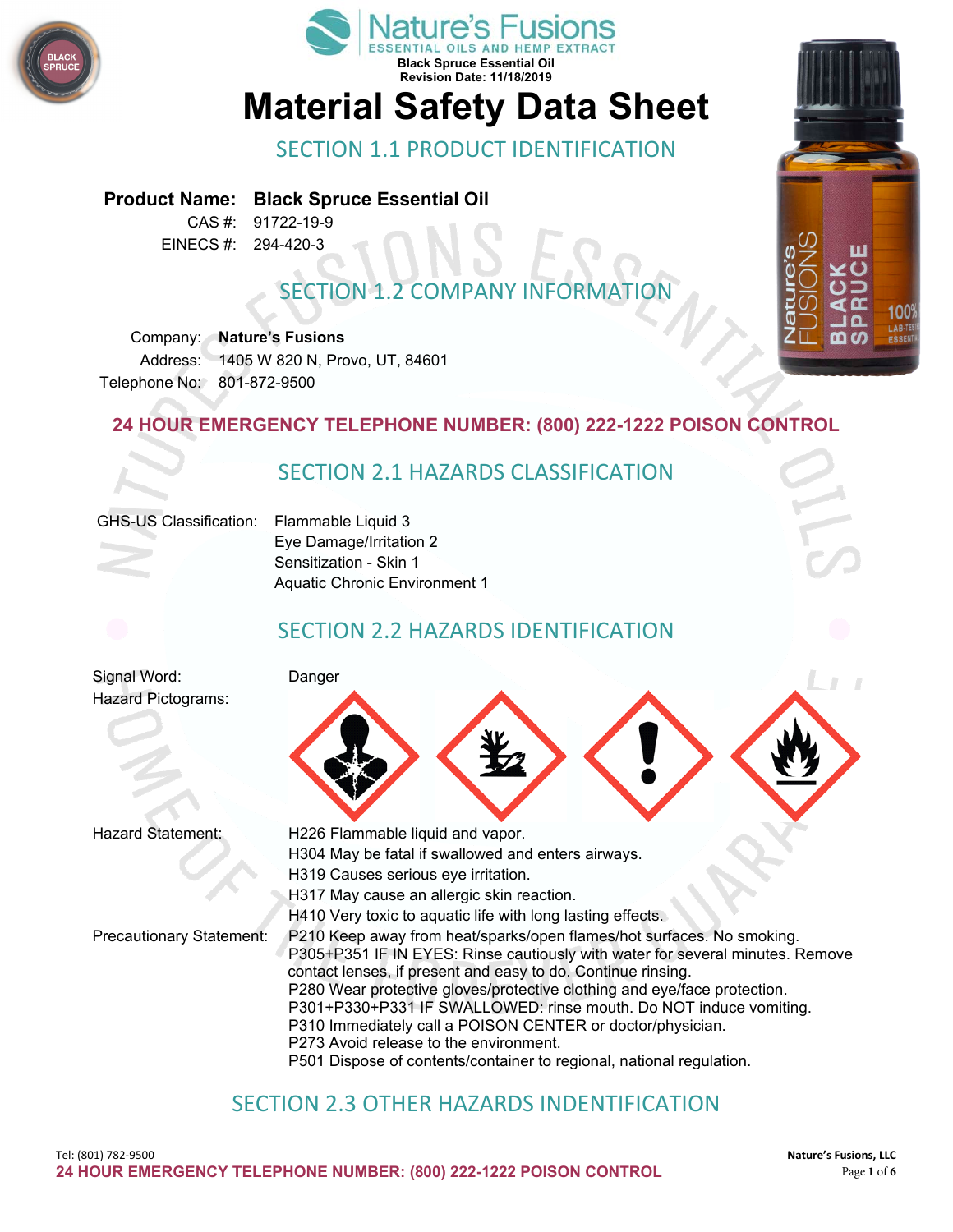



## SECTION 3. COMPOSITION

| <b>Product Name</b> | CAS#      | EC#       | <b>Concentration</b> |
|---------------------|-----------|-----------|----------------------|
| <b>Black Spruce</b> | 8008-80-8 | 294-420-3 | 100%                 |

SECTION 4.1 NECESSARY FIRST AID MEASURES

| Eye Contact: | In case of contact with eyes flush immediately with plenty of flowing water for 10 to 15 minutes           |
|--------------|------------------------------------------------------------------------------------------------------------|
|              | holding eyelids apart and consult an ophthalmologist.                                                      |
| Inhalation:  | Do not leave affected person unattended. Remove victim out of the danger area. Provide fresh               |
|              | air.                                                                                                       |
| Ingestion:   | If swallowed rinse mouth. Do NOT induce vomiting.                                                          |
|              | Clair Contact: After contact with okin wooh immodiately with planty of water and soon. Demays contaminated |

Skin Contact: After contact with skin, wash immediately with plenty of water and soap. Remove contaminated clothing immediately.

#### SECTION 4.2 SYMPTOMS

| Eye Contact: No additional information available.  |
|----------------------------------------------------|
| Inhalation: No additional information available.   |
| Ingestion: No additional information available.    |
| Skin Contact: No additional information available. |

#### SECTION 4.3 OTHER FIRST AID MEASURES

Medical Attention/Special Treatment: Treat symptomatically.

#### SECTION 5.1 EXTINGUISHING

Suitable Extinguishing media: CO2. Dry Powder. Foam. Unsuitable Extinguishing media: Water Jet.

#### SECTION 5.2 SPECIAL HAZARDS

Special Hazards Arising from Chemical: Fires of liquids or liquid turning substances. In case of fire toxic fumes like carbon monoxide and carbon dioxide may be liberated. Burning produces heavy smoke.

# SECTION 5.3 FIRE FIGHTING MEASURES

Firefighter Instructions: Move undamaged containers from immediate hazard area if it can be done safely. Use breathing apparatus. Regard to self-protection. Protection during firefighting: No additional information available.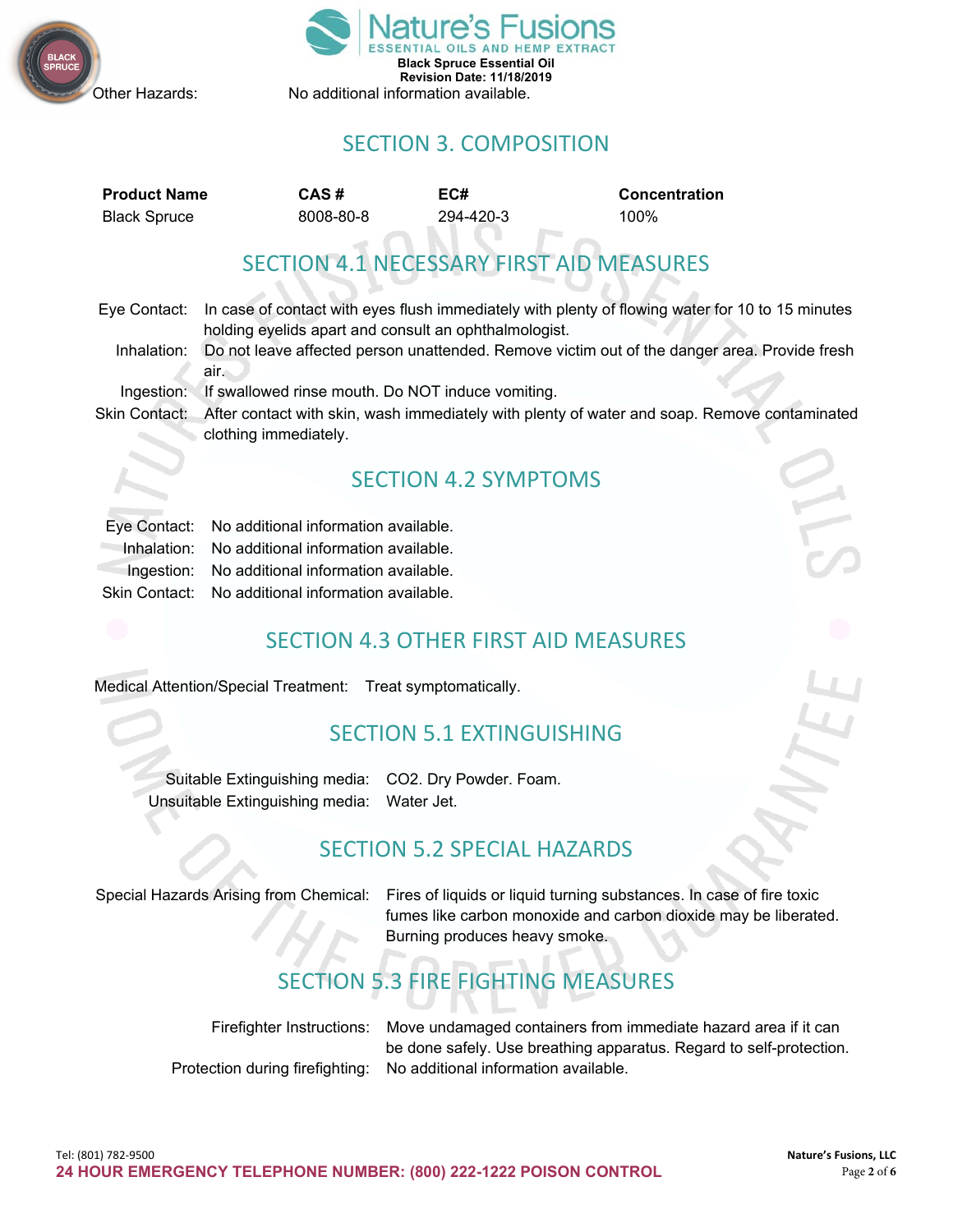



#### SECTION 6.1 ACCIDENTAL RELEASE MEASURES

| Personal Precautions: Wear personal protection equipment. Avoid contact with skin, eye           |
|--------------------------------------------------------------------------------------------------|
| and clothing. Remove all sources of ignition. Provide adequate                                   |
| ventilation. Give a warning to persons in the hazard area.                                       |
| Protective equipment: No additional information available.                                       |
| Environmental Precautions:  Do not allow to enter surface water or drains. Cover drains. Prevent |
| spread over a wide area (e.g. by containment or oil barriers).                                   |

# SECTION 6.2 ACCIDENTAL RELEASE CLEANING MEASURES

Methods and Material for Cleaning Up: Absorb with liquid-binding material. (e.g. sand, diatomaceous earth, acid - or universal binding agents.)

#### SECTION 7.1 PRECAUTIONS FOR HANDLING

Precautions for handling: Provide earthing of containers, equipment, pumps and ventilation facilities. Take precautionary measures against static discharges. Wear personal protective clothing (see chapter 8). Do not breathe gas/fume/vapor/spray Use only in wellventilated areas. When using do not eat, drink, smoke, sniff.

#### SECTION 7.2 CONDITIONS FOR SAFE STORAGE

Conditions for safe storage: Keep container tightly closed.

#### SECTION 8.1 EXPOSURE AND ENGINEERING CONTROLS

PEL, ACGIH, TLV exposure limit: No additional information available. Appropriate engineering controls: Showers. Eyewash stations. Ventilation systems.

#### SECTION 8.2 PERSONAL PROTECTION/EQUIPMENT

| Eye/Face Protection: Use protective goggles acording to EN166.                                                                        |
|---------------------------------------------------------------------------------------------------------------------------------------|
| Hand Protection: Wear protective gloves.                                                                                              |
| Skin and Body Protection: No additional information available.                                                                        |
| Respiratory Protection: If technical exhaust or ventilation are not possible or insufficient,<br>respiratory protection must be worn. |
| Environmental Exposure Control: No additional information available.                                                                  |
|                                                                                                                                       |

# SECTION 8.3 ADDITIONAL INFORM

Other: Good personal hygiene practices are always advisable, especially when working with chemicals / oils.

#### SECTION 9.1 PHYSICAL PROPERTIES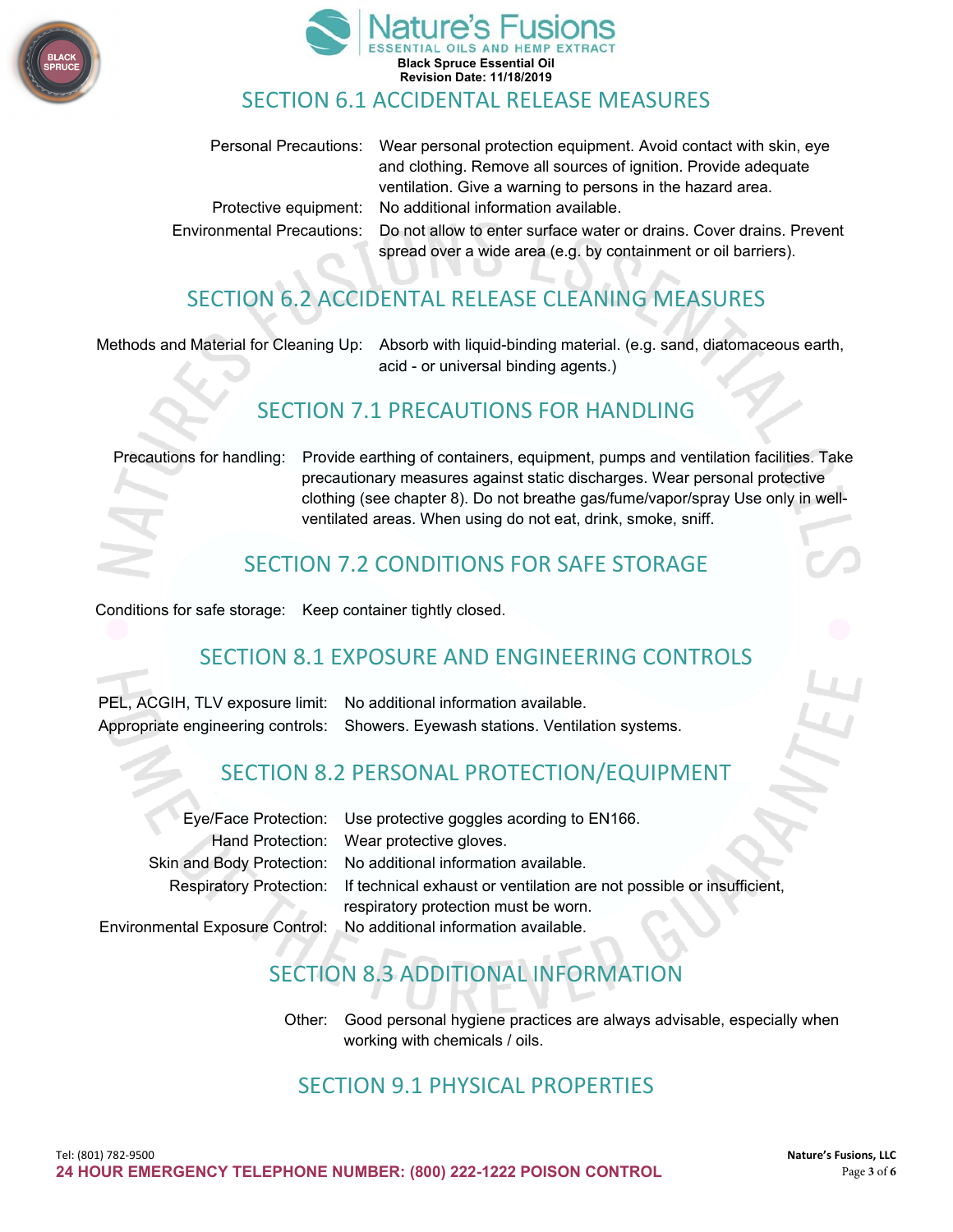

**Black Spruce Essential Oil Revision Date: 11/18/2019**

Appearance: Colorless to pale yellow liquid.

Odor: Sweeter, and softer than most evergreen oils with a balsamic, resinous odor with green woody notes. Overall, the scent is very clean, fresh, and pleasant.

ENTRY

Odor Threshold: No data available. Physical State: Liquid.

#### SECTION 9.2 CHEMICAL PROPERTIES

pH: No data available. Melting Point/Freezing Point: No data available. Boiling Point: No data available. Flash Point: 45° C Evaporation Rate: No data available. Flammability (solid, gas): No data available. Explosive limits: No data available. Vapor Pressure: No data available. Vapor Density: No data available. Specific Gravity: 0.875 – 0.920 @ 25° C (77° F) Solubility: No data available. Partition coefficient: No data available. (n-octanol/water) Autoignition Temp: No data available. Decomposition Temp: No data available. Viscosity: No data available.

#### SECTION 10. STABILITY AND REACTIVITY

Hazardous Combustion

Reactivity: No dangerous reactions known. Chemical Stability: Product is stable at room temperature. Hazardous Reactions: No dangerous reactions expected if used according to specifications. Incompatible Materials: No additional information available.

No additional decomposition products known. or Decomposition Products:

#### SECTION 11.1 ROUTES OF EXPOSURE

Inhalation: No additional information available. Skin Contact: No additional information available. Eye Contact: No additional information available. Ingestion: No additional information available.

## SECTION 11.2 RELATED SYMPTOMS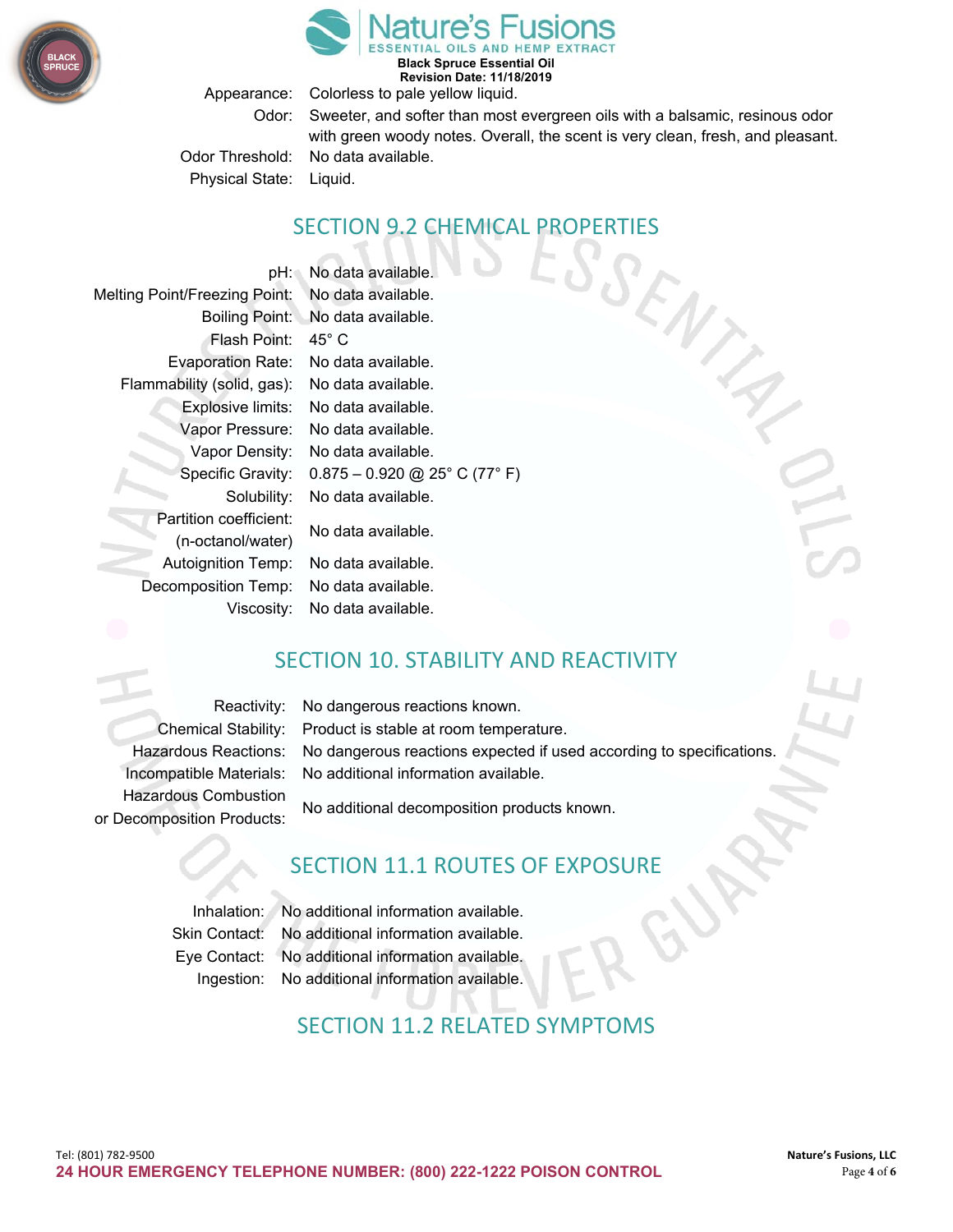

**Black Spruce Essential Oil Revision Date: 11/18/2019**

Inhalation: Refer to section 4.2 Skin Contact: Refer to section 4.2 Eye Contact: Refer to section 4.2 Ingestion: Refer to section 4.2

#### SECTION 11.3 OTHER TOXICOLOGICAL INFORMATION

Delayed/Chronic Effects: May cause allergic reactions on skin, may result in difficulty breathing. Toxicity: LD50 (oral) in mg/kg: > 5000 LD50 (dermal) in mg/kg: > 5000 Carcinogenic: Not Carcinogenic.

## **SECTION 12.1 ECOLOGICAL INFORMATI**

Eco-toxicity: No additional information available. Persistence and Degradability: No additional information available. Bio-accumulative: No additional information available. Mobility in Soil: No additional information available.

## SECTION 12.2 OTHER ECOLOGICAL INFORMATION

Other Adverse Effects: No additional information available.

# SECTION 13. DISPOSAL CONSIDERATION

Waste Disposal Method: Hazardous waste according to waste regulation Dispose according to legislation. Delivery to an approved waste disposal company.

Contaminated Packaging Disposal Method: Non-contaminated packages may be recycled.

SECTION 14. TRANSPORT INFORMATION

DOT Shipping (Land): Regulated IATA Shipping (Air): Regulated IMDG Shipping (Boat): Regulated Proper Shipping Name: Pine Oil UN #: 1272 Hazard Class: 3 Packaging Group:

# **SECTION 15. REGULATO**

US Federal Regulations: No additional information available. International Regulations: No additional information available.